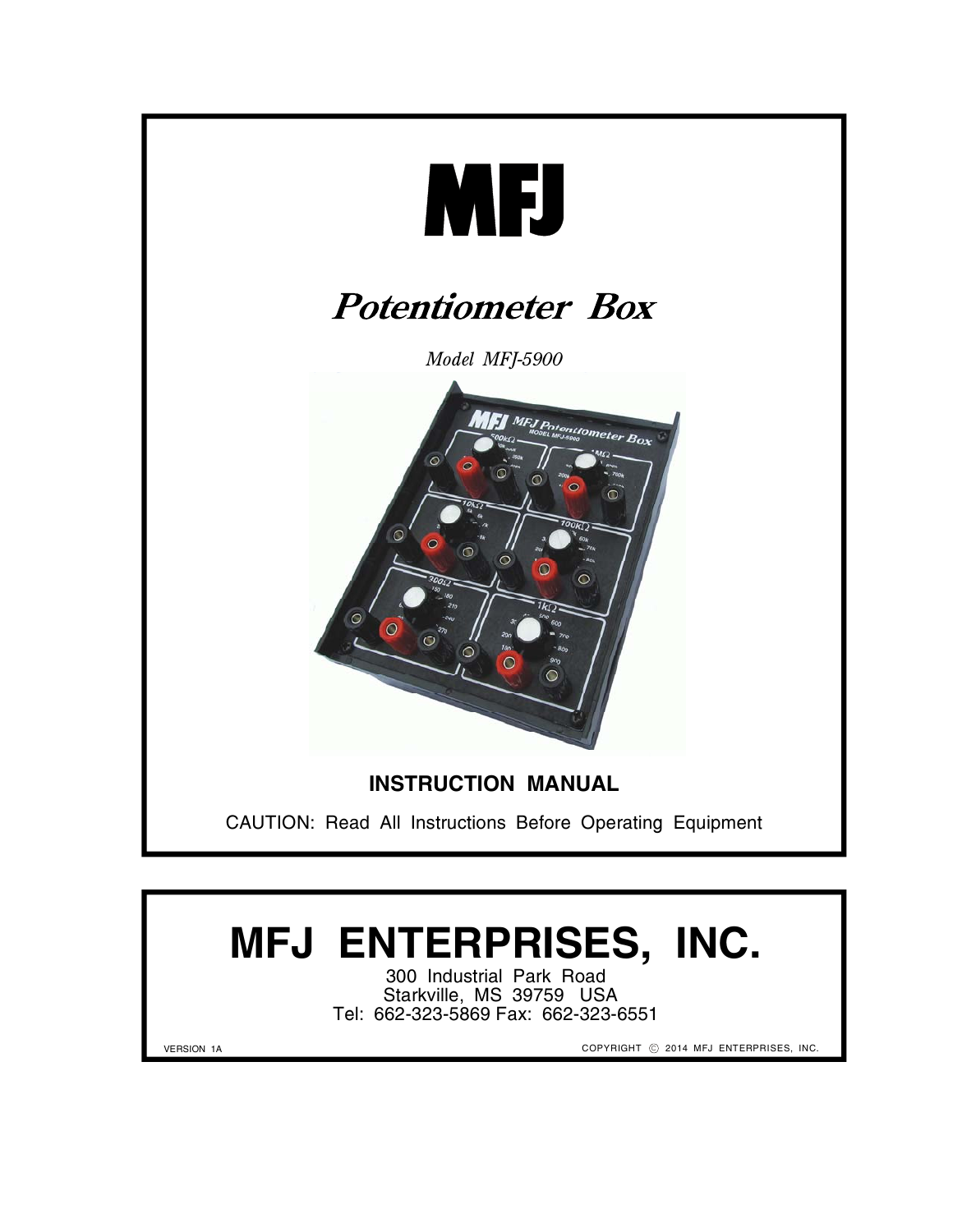## **MFJ-5900 Potentiometer Box**

### **Introduction:**

More than a "sub" box, the MFJ-5900 gives you six linear-taper potentiometers with calibrated scales that cover spans from 300 Ohms to 1 Megohm. Universal terminal posts accept test probes, patch cables, or hookup wire. With six discrete potentiometers at your disposal, you can set up combination course/fine voltage controls, substitute more than one resistor in a test circuit at one time, or even simulate complex resistor networks and non-linear potentiometer control tapers. Designed for people who work with circuits every day, the MFJ-5900 is the perfect tool for experimenters, designers, and service technicians.

## **Operation:**

The MFJ-5900 front panel markings are self-explanatory with schematic labeling for all terminal posts.



## **Potentiometer Range:**

When rotating potentiometers fully counter-clockwise, *note that the terminal resistance drops to zero ohms* -- *not the lower value appearing on the calibrated scale* (controls rotate past the first scale marking). When setting up a dc test circuit involving a power source, always disconnect power until you are finished with the initial setup. Inadvertently turning a pot to zero could short-circuit your voltage source and damage components by drawing excessive current.

#### *Important Warning: Always remove power before setting up dc-voltage networks. Accidentally turning controls fully counter clockwise reduces the terminal resistance to zero and could cause a damaging short circuit!*

## **Resistor Power Dissipation Rating:**

The power rating for all MFJ-5900 pot values is 1/2-W. Never connect potentiometers to circuits that will cause dissipation to exceed these specified ratings.

## **Technical Assistance:**

If you have any problem with your MFJ-5900, first reread the information sheet. If it doesn't reference the problem or fails to solve it, you may call *MFJ Technical Service* at (662) 323- 0549 or the *MFJ Factory* at (662) 323-5869. You will be best helped if you have the unit, manual, and all other pertinent information handy so you can answer any questions the technicians may ask.

You may also submit questions by mail to MFJ Enterprises, Inc., 300 Industrial Park Road, Starkville, MS 39759, or by email to techinfo@mfjenterprises.com. Send a complete description of your problem along with an explanation of exactly how you are using your resistance box.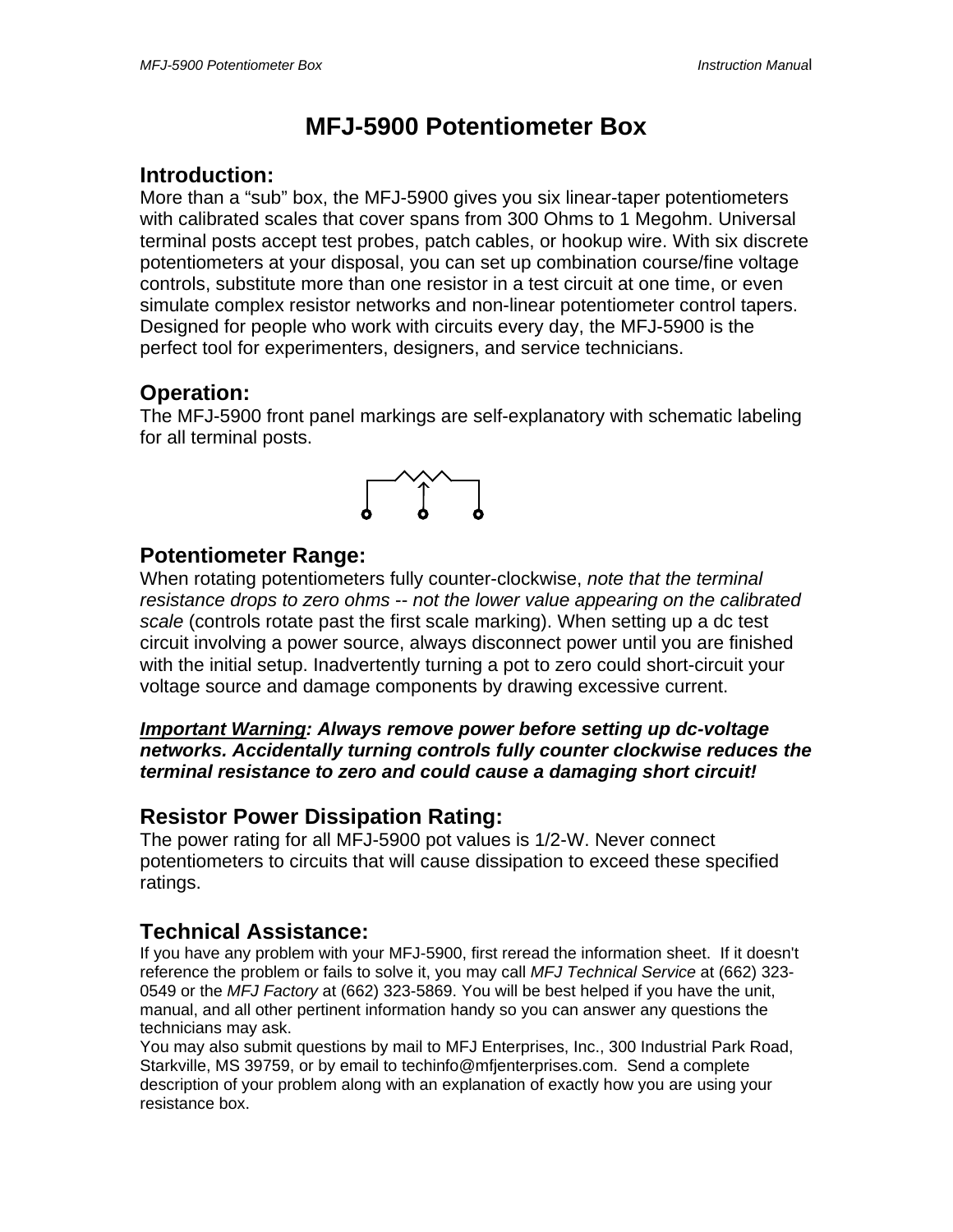## **LIMITED 12 MONTH WARRANTY**

MFJ Enterprises, Inc. warrants to the original owner of this product, if manufactured by MFJ Enterprises, Inc. and purchased from an authorized dealer or directly from MFJ Enterprises, Inc. to be free from defects in material and workmanship for a period of 12 months from date of purchase provided the following terms of this warranty are satisfied.

- **1.** The purchaser must retain the dated proof-of-purchase (bill of sale, canceled check, credit card or money order receipt, etc.) describing the product to establish the validity of the warranty claim and submit the original or machine reproduction of such proof of purchase to MFJ Enterprises, Inc. at the time of warranty service. MFJ Enterprises, Inc. shall have the discretion to deny warranty without dated proof-of-purchase. Any evidence of alteration, erasure, or forgery shall be cause to void any and all warranty terms immediately.
- **2.** MFJ Enterprises, Inc. agrees to repair or replace at MFJ's option without charge to the original owner any defective product under warrantee provided the product is returned postage prepaid to MFJ Enterprises, Inc. with a personal check, cashiers check, or money order for **\$7.00** covering postage and handling.
- **3.** This warranty is **NOT** void for owners who attempt to repair defective units. Technical consultation is available by calling the Service Department at 662-323-0549 or the MFJ Factory at 662-323-5869.
- **4.** This warranty does not apply to kits sold by or manufactured by MFJ Enterprises, Inc.
- **5.** Wired and tested PC board products are covered by this warranty provided **only the wired and tested PC board product is returned.** Wired and tested PC boards installed in the owner's cabinet or connected to switches, jacks, or cables, etc. sent to MFJ Enterprises, Inc. will be returned at the owner's expense unrepaired.
- **6.** Under no circumstances is MFJ Enterprises, Inc. liable for consequential damages to person or property by the use of any MFJ products.
- **7. Out-of-Warranty Service:** MFJ Enterprises, Inc. will repair any out-of-warranty product provided the unit is shipped prepaid. All repaired units will be shipped COD to the owner. Repair charges will be added to the COD fee unless other arrangements are made.
- **8.** This warranty is given in lieu of any other warranty expressed or implied.
- **9.** MFJ Enterprises, Inc. reserves the right to make changes or improvements in design or manufacture without incurring any obligation to install such changes upon any of the products previously manufactured.
- **10.** All MFJ products to be serviced in-warranty or out-of-warranty should be addressed to:

#### **MFJ Enterprises, Inc., 300 Industrial Park Road Starkville, Mississippi 39759 USA**

and must be accompanied by a letter describing the problem in detail along with a copy of your dated proof-of-purchase.

**11.** This warranty gives you specific rights, and you may also have other rights which vary from state to state.